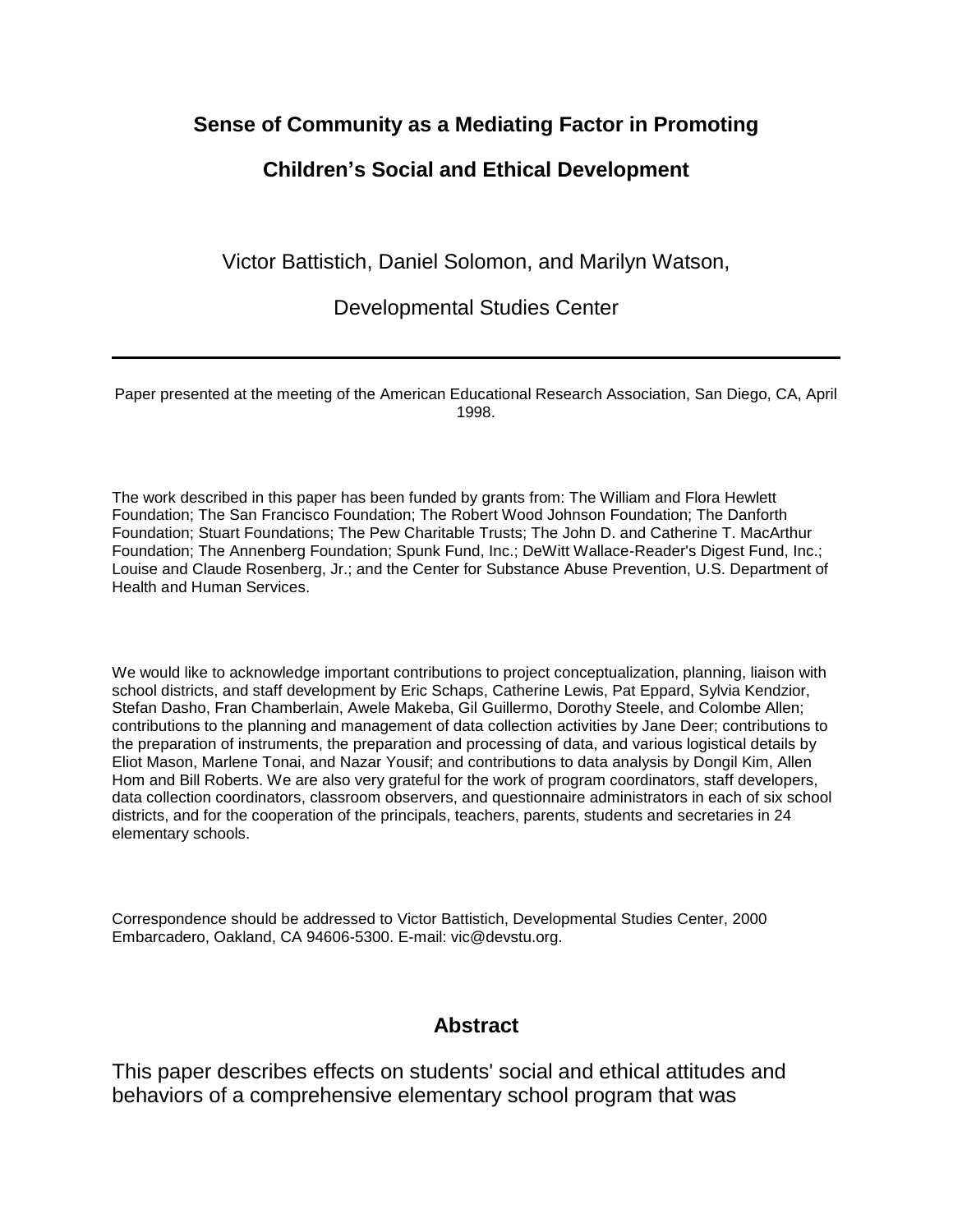implemented in 12 elementary schools in six school districts in the United States over a four-year period, with an additional 12 schools serving as a comparison group. The program as a whole is designed to promote a sense of the school as a community, and includes five components: (1) a literaturebased reading and language arts program centered around works that evoke empathy, interpersonal understanding, and ethical issues; (2) a collaborative approach to classroom learning; (3) an approach to classroom management and discipline that attempts to optimize student autonomy and selfdetermination; (4) the promotion of active parent involvement; and (5) schoolwide activities that are inclusive and non-competitive. Data, collected in a baseline year and each of three program years, included classroom observations and student and teacher questionnaires. Structural equations modeling analyses of classroom-level data showed clear support for a model in which the effects of program practices on social-ethical outcomes for students were mediated through intervening effects on studentsÕ sense of the school as a community.

# **Sense of Community as a Mediating Factor in Promoting**

# **ChildrenÕs Social and Ethical Development**

The Child Development Project (CDP) is an approach to school restructuring that seeks to revamp teaching, learning, school organization, school climate, and teachers' work environments. Over the past seventeen years, in collaboration with parents, teachers, and principals in a number of schools, we have developed a program to change: (a) the content and processes of classroom teaching; (b) the ways in which the school involves parents; and (c) the overall environment of the school as it affects both students and staff. For children, the goal of CDP is to help schools become communities in which they feel cared for and learn to care in returnÑcommunities in which they are helped to develop the practical skills needed to function productively in society, and the ethical and intellectual understandings needed to function humanely and wisely. For teachers, the goal of CDP is to help schools become respectful and inclusive communities that support their continued learning and provide opportunities for them to collaborate with one another and to contribute to decisions.

## **The CDP Program: The Content of Our Efforts to Change Schooling**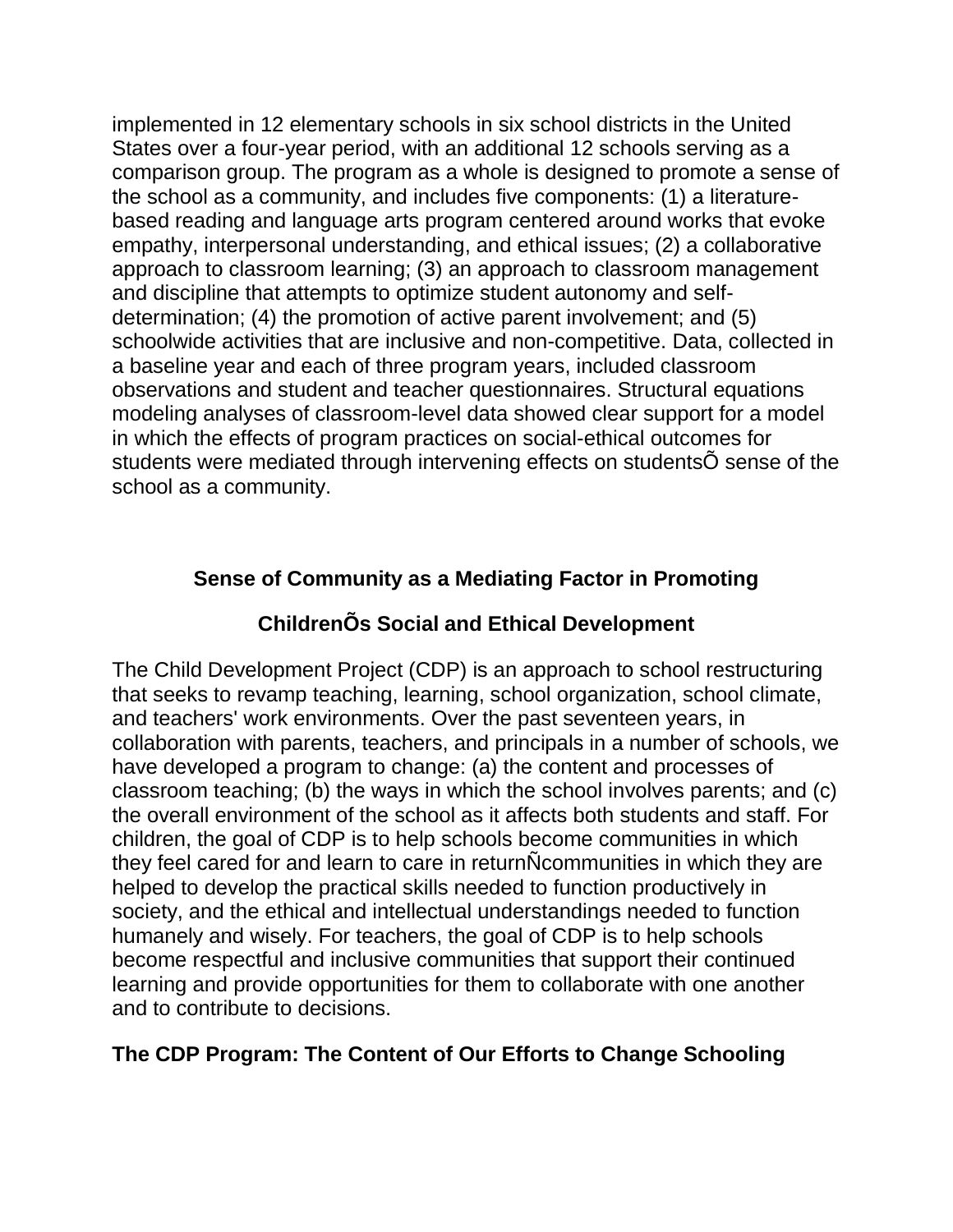The five components of the CDP program are derived from four, interrelated principles: (a) build warm, stable, supportive relationships; (b) attend to the social and ethical dimensions of learning; (c) honor intrinsic motivation; and (d) teach in ways that support studentsÕ active construction of meaning. Three of the program components focus primarily on the classroom, one focuses on parent involvement, and one on the schoolwide environment.

*Component 1. Literature-based reading and language arts.* The component of the program that focuses most directly on teaching for understanding and explicitly integrating social and ethical content into the curriculum is a literature-based reading and language arts program. The selection of books, the accompanying teachers' guides, and the supporting workshops are all designed to help teachers encourage children to think deeply about what they read, while helping them to develop greater empathy for and understanding of others, and an understanding of the humane values that need to govern our lives. Some of the selected books also describe the lives of people from varied cultures, ages, and circumstances as they deal with universal issues and concerns, helping children to empathize with people who are both similar and dissimilar to them, and to see the commonalties that underlie diversity.

The literature program uses "read-alouds" so that all students in the class have the shared experience of hearing good stories well told, and uses "partner reads" so that students have opportunities to build automaticity through reading with the support of a partner. Teachers lead their students in open-ended discussions of important issues evoked by the books, and provide structured opportunities for their students to have conversations about these with one another. Hearing and engaging with the new and different ideas expressed by one's fellow students is intended to create productive disequilibrium, thereby stimulating the continuing construction of meaning.

*Component 2. Collaborative classroom learning.* Our approach to collaborative learning emphasizes: (a) the importance of challenging and meaningful learning tasks; (b) the benefits of collaborating on such tasks; (c) the importance of learning to work with others in fair, caring, and responsible ways; and (d) developing the skills involved in working in these ways. Here we have not developed a specific curriculum as we did with our reading and language arts component; rather we focus on helping teachers learn the general principles by which collaborative learning activities foster students' social, ethical and intellectual development and help to make the classroom a caring community. We have developed 25 general lesson formats that can be used over and over in various academic areas, with approximately 10 sample activities to illustrate each format.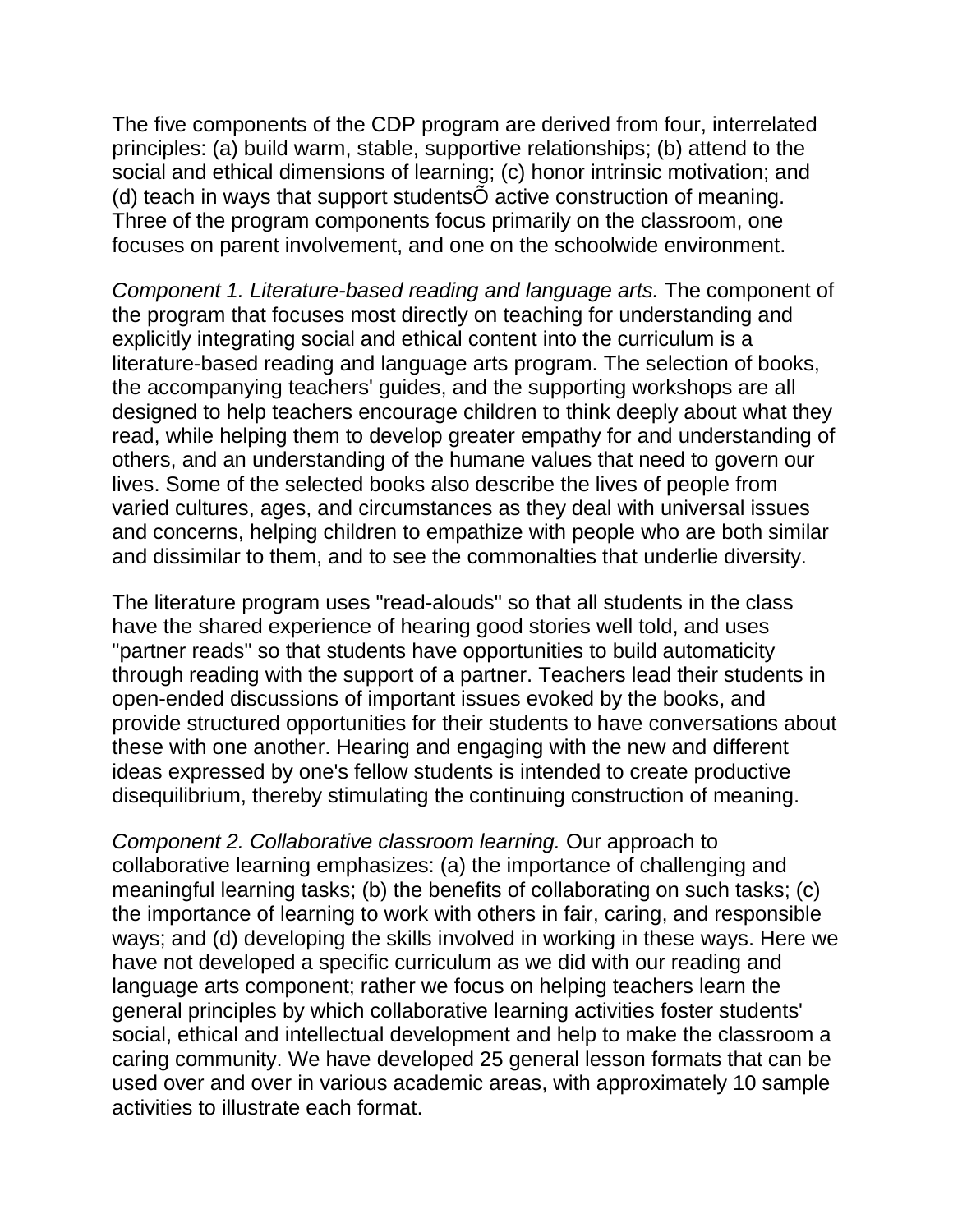We consider two major types of experience to be essential for fostering children's academic and prosocial development: peer collaboration and adult guidance. Through their collaboration with equal-status peers, children learn the importance of attending to and supporting others, and negotiating compromises. Children can often achieve deeper understanding of a topic or activity through discussion, explanation, and working out disagreements within a group than they would by working individually. However, because peer interaction is seldom optimally collaborative, benevolent, or productive, the teachers carefully monitor groups as they work, watching for opportunities to help students to reach higher levels of collaboration, interpersonal understanding, or academic learning than they might have been able to reach unaided.

*Component 3. Developmental discipline.* Developmental Discipline is an approach to classroom management that explicitly focuses on building caring, respectful relationships among all members of the classroom community, and that uses teaching and problem-solving approaches rather than rewards and punishments to promote student responsibility and competence. This component is the one most explicitly directed toward developing and maintaining a culture of caring in the classroom. The teacher works to create a classroom setting in which all membersÑteacher, students, and aidesÑare concerned about the welfare of the entire group and all its members. They share common assumptions and expectations about the importance of maintaining a supportive environment in the classroom and the responsibility that each member has to make meaningful contributions to the life and welfare of the group.

We encourage teachers to look at discipline as a way to help children develop social and ethical understanding and related skills, rather than as a way to control them. For example, teachers involve children in shaping the norms of their classroom, helping them to understand that the norms are not arbitrary standards set by powerful adults, but necessary standards for the common well-being. Teachers also help children develop collaborative approaches to resolving conflicts, guiding them to think about the values needed for humane life in a group. Playground disputes become opportunities for students to learn about the needs and perspectives of other students, and to practice skills of non-violent problem-solving. Further, teachers avoid extrinsic incentives (rewards as well as punishments) so that children will learn to be guided by a personal commitment to justice, kindness and responsibility rather than by a calculation of "what's in it for me?" Teachers focus on preventing problems by helping their students anticipate and plan for them; when problems or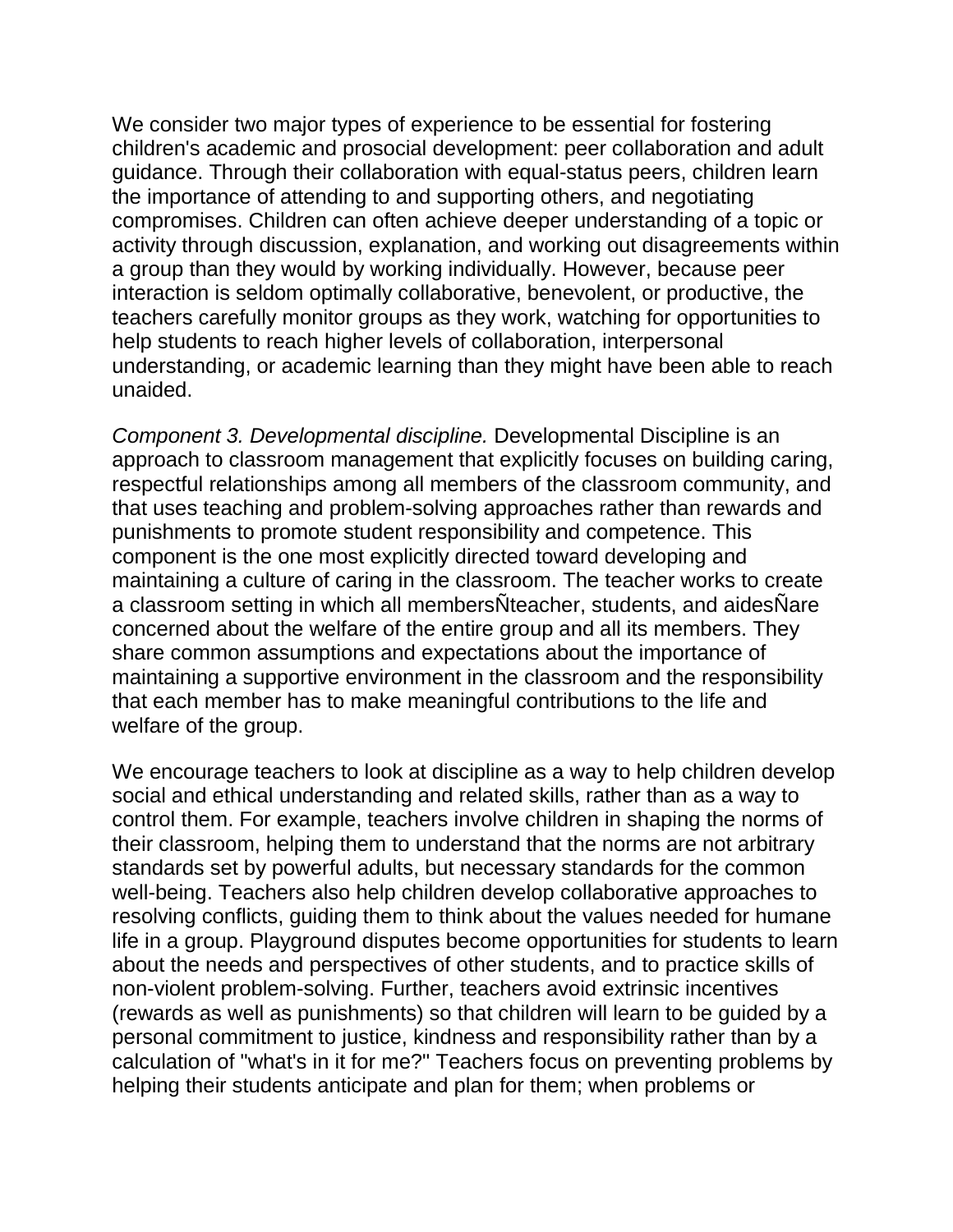unacceptable behaviors occur, the teacher takes a "teaching" approach toward their resolution whenever possible. The teacher and students will try to determine the source of the problem, think about alternative solutions, and try to understand its actual or possible effects on others.

In addition to the three classroom components of the CDP program, two components go beyond the classroom.

*Component 4. Parent involvement.* The program incorporates two avenues for parent involvement: family participation activities that are coordinated with the curriculum and are relevant to family interests and experiences, and membership on a school "coordinating team" consisting of parents and teachers who plan schoolwide activities.

A central aspect of our parent involvement effort is called *Homeside ActivitiesÑ*a series of simple conversations and activities that invite children and a parent or family friend to explore important issues that connect home and school life. For example, in "Family Folklore," an activity for fifth-graders, children ask questions to learn about their own family history; then they contribute to the classroom community by sharing some of these stories in class.

These activities are designed first and foremost to support warm and meaningful conversations between children and parents, the kind of conversations Nel Noddings (1994) calls "ordinary conversations," and to which she attributes considerable power for moral teaching. They are also designed with several additional goals in mindÑto honor family traditions and culture; to provide parents with ways to talk with their children about school, thereby keeping them informed about some of the issues and events of their children's school lives; to help teachers know more about children's home life and culture in order to better teach each child; and to provide parents with a comfortable way to help their children progress academically.

*Component 5. Schoolwide activities.* The fifth program component is an approach to schoolwide activities that promotes inclusion, noncompetitiveness, and the values of a caring community. When we first began working in schools we were surprised by the degree of competitiveness (child against child, classroom against classroom, and teacher against teacher) that pervades schoolwide activities in many schools, and so we began to work with teachers and parents to redesign these activities so as to be more clearly supportive of the ethical and intellectual values of the school and more conducive to building community. We now ask the parents and teachers on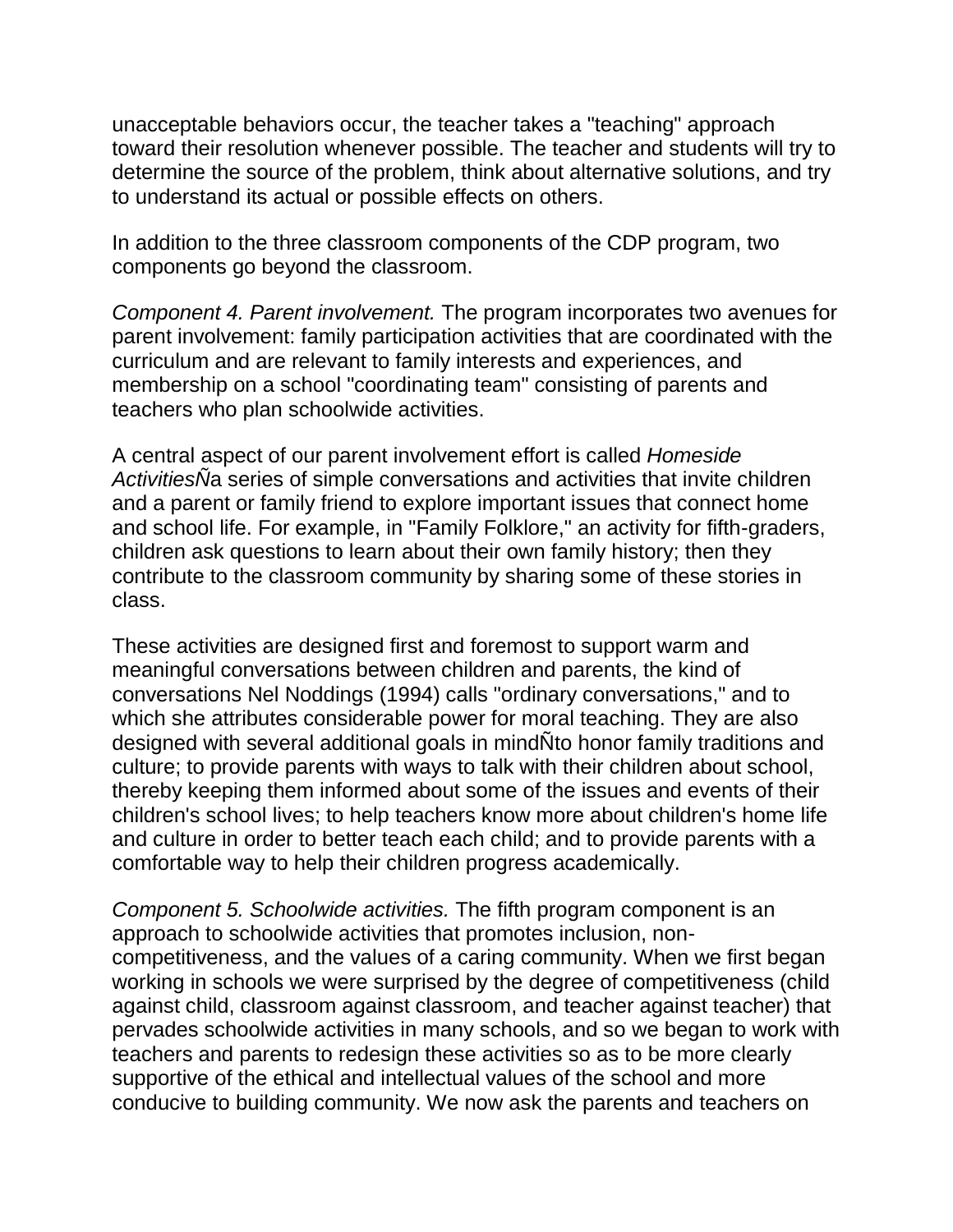the school coordinating team to examine their traditional schoolwide activities to assure that the activities allow participation by all, avoid competition, and respect differences but lessen hierarchical divisions between older and younger students, staff members and students, and teachers and parents.

Since they are designed by the school coordinating teams, with our advice and guidance, the specifics of these activities have varied from school to school. Activities that have been developed and used in various schools include: a *Buddies Program* in which upper-grade students, in the spirit of care and responsibility, meet regularly with younger students to engage in a wide variety of activities such as reading, attending an assembly, going on a field trip, or playing a game; a school-sponsored*science fair* which is organized cooperatively rather than competitively; "Grandperson's Day"Ñan opportunity for older family and community members to share their wisdom and experience the community's respect and appreciation; and "Family Read-Aloud" or "Family Film" nights which bring parents and their children together to read or watch a film and engage in learning activities.

## **Schools as Caring Communities: Educational Environments That Enhance Social and Moral Development**

The remainder of this paper describes findings from a recent attempt to employ CDP in six varied school districts, and focuses on effects in the social/ethical realm. As noted, a central goal of CDP is to establish a sense of community in the schoolÑcharacterized by caring and supportive relationships among community members, opportunities to actively participate in and help influence community life, and shared goals and values. Our assumption is that active participation in a caring community meets studentsÕ basic psychological needs for autonomy, belonging, and competence, and that this, in turn, results in attachment to the school and motivation to adopt and abide by its norms and values. We therefore hypothesized that the sense of community would play a central mediating role, linking program practices with student outcomes.

Previous, cross-sectional studies by both ourselves (Battistich et al., 1997; Battistich & Hom, 1997) and several other investigators (e.g., Arhar & Kromrey, 1993; Bryk & Driscoll, 1988; Goodenow, 1993) have provided considerable evidence that the sense of school community is associated with a wide range of positive "outcomes" for teachers and students. Our own earlier research has found that the CDP program as a whole is effective at enhancing studentsÕ sense of their school as a community (e.g., Solomon, Watson, Battistich, Schaps, & Delucchi, 1996), and has also demonstrated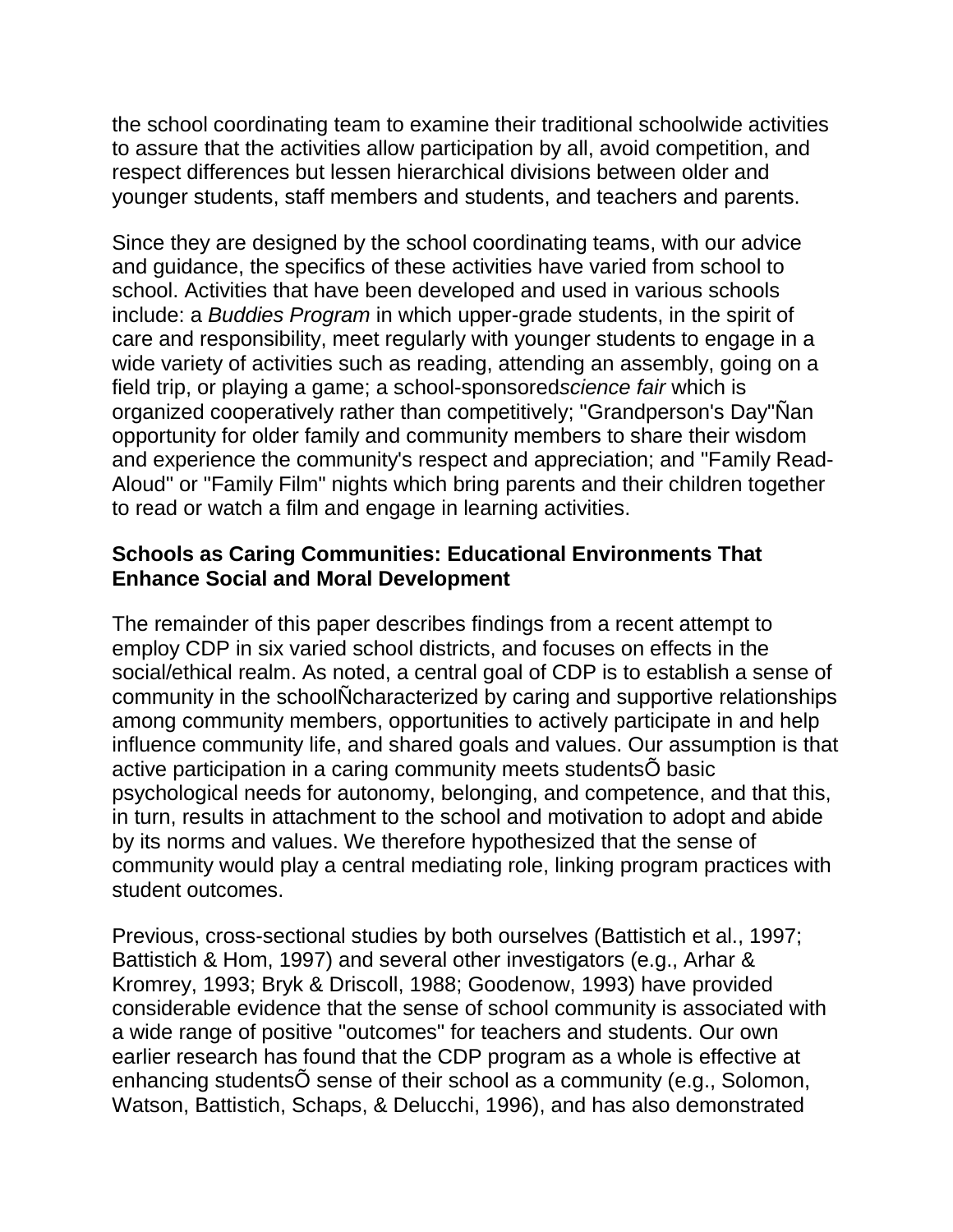that the particular classroom practices of CDP are positively associated with studentsÕ sense of community (Solomon, Battistich, Kim, & Watson, 1997). However, none of this prior work has examined the hypothesis that program effects on students are mediated through effects on the sense of community. The purpose of the present research was to explicitly examine this model of program effects.

#### **Methods**

The Child Development Project was implemented in two schools in each of six districts throughout the United States. In each district a small "Implementation Team" of local staff developers and teachers worked with staff developers from the Developmental Studies Center, initially to learn the program and later to assist with staff development for other teachers in the district. Work with the Implementation Teams began in the 1991-92 academic year. Work with the entire staffs in the two program schools in each district began the following year and continued for three years (through 1994-95).

### **Participants and Design**

Our evaluation is based on a quasi-experimental design involving two program and two comparison elementary schools in each of the six participating school districts. The districts and program schools were chosen to form a heterogeneous sample with respect to geographical region, urbanicity, and student populations. Comparison schools were chosen in each district to match the program schools as closely as possible, particularly with respect to student demographic characteristics (i.e., ethnic composition, socioeconomic status, academic achievement). Three of the districts are on the West Coast, one is in the South, one is in the Southeast, and one is in the Northeast. Of the 24 schools, 11 are in large cities, 4 are in smaller cities, and 9 are in suburban or rural communities. The schools range in size from about 300 to well over 1,000 students. The student populations at the schools range from predominantly white (less than 25% non-white) to entirely non-white, from virtually exclusively middle class (less than 3% eligible for subsidized school lunches) to virtually exclusively poor (95% eligible for subsidized school lunches), and with average academic achievement ranging from the 24th to the 67th percentile on norm-referenced achievement tests.

Baseline assessments were conducted in the program and comparison schools during the 1991-92 school year, prior to the introduction of CDP into the program schools in the fall of 1992. Annual assessments were conducted during each of the subsequent three years of program implementation.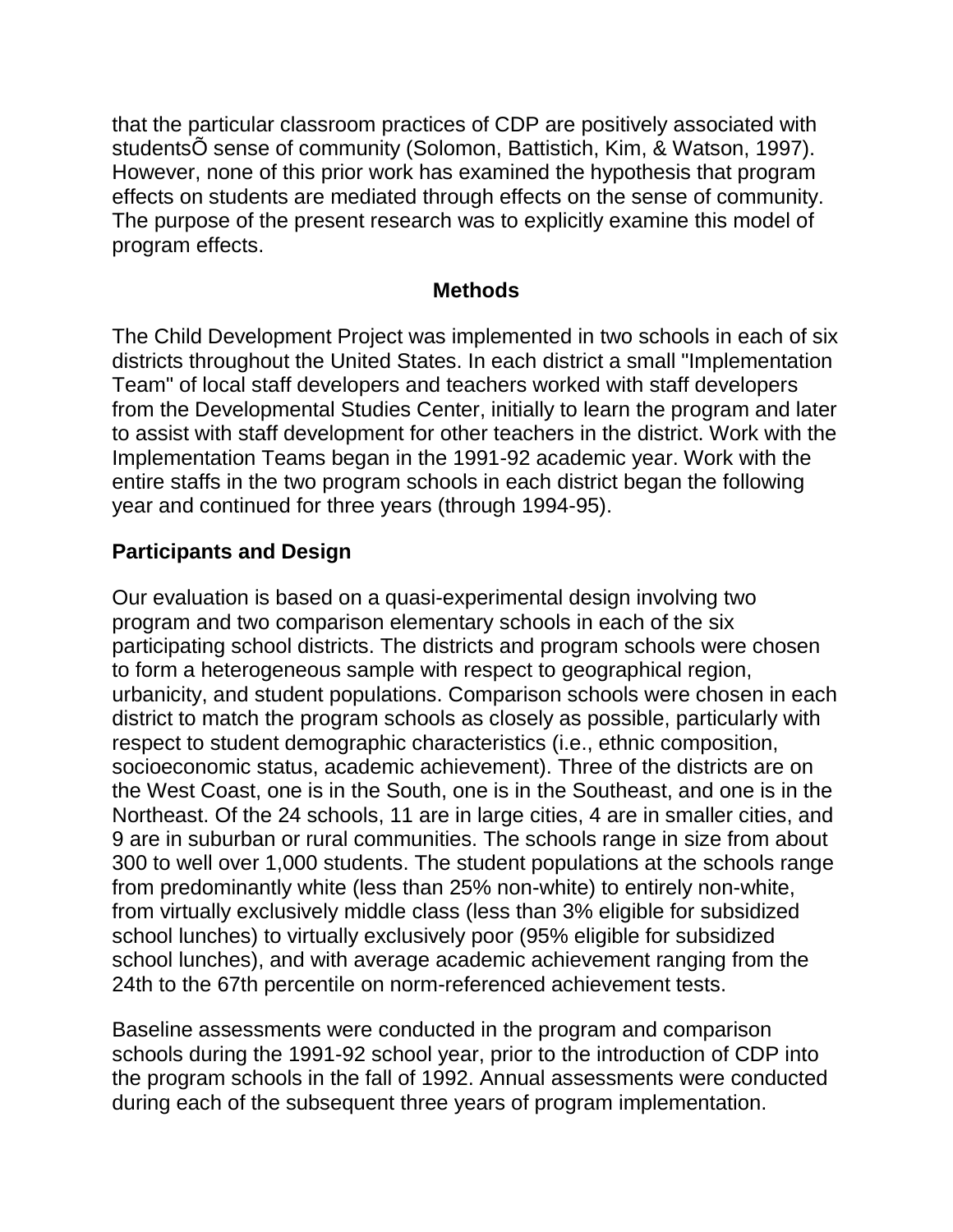#### Sample and Assessment Procedures

The major assessment procedures included classroom observations, teacher questionnaires, and student questionnaires. All classroom teachers (*n* Å 550- 600 per year) at both the program and comparison schools were observed on four occasions during each school year, with each observation lasting approximately 90 minutes. All observers were trained to criterion in the use of a structured observation instrument (see Solomon, Battistich, Kim, & Watson, 1997), and were unaware that a particular program was being evaluated. The measures of classroom practices and student classroom behavior used in the analyses described here are from the classroom observations.

Teachers were also asked to complete an annual questionnaire, providing additional measures of classroom practices, as well as measures of teacher attitudes and beliefs and school climate.

Annual student questionnaires were administered to students in the upper three grades (grades 3-5 in four districts; grades 4-6 in two districts) who had parental consent to participate (*n* Å 4,000-5,000 per year). The student questionnaires provided measures of students' *sense of the school as a community*, *school-related attitudes* (e.g., liking for school), *motives* (e.g., task- and ego-orientation toward learning), and *behavior* (e.g., frequency of reading outside of school), and *personal and social attitudes* (e.g., sense of efficacy, concern for others), *motives* (e.g., intrinsic motivation for prosocial behavior), *values* (e.g., democratic values), and *behavior* (e.g., altruistic behavior). All of the measures have adequate to excellent internal consistency reliability. (A more complete description of the student questionnaire measures may be found in Battistich et al., 1995.) In this paper we are focusing on student variables in the social/ethical domain.

The questionnaire measure of students' *sense of the school as a community* includes two major components: (a) caring, collaborative, and supportive relationships among students (e.g., "students in my class work together to solve problems," "students in this class really care about one another," "my classmates care about my work just as much as their own"), and (b) student autonomy, influence, and decision-making in the classroom (e.g., "the teacher lets me choose what I will work on," "in my class the teacher and students decide together what the rules will be"). The internal consistency of the total scale was .91.

Student classroom behavior was represented by two scales derived from the classroom observations: *positive behavior among students* (e.g., student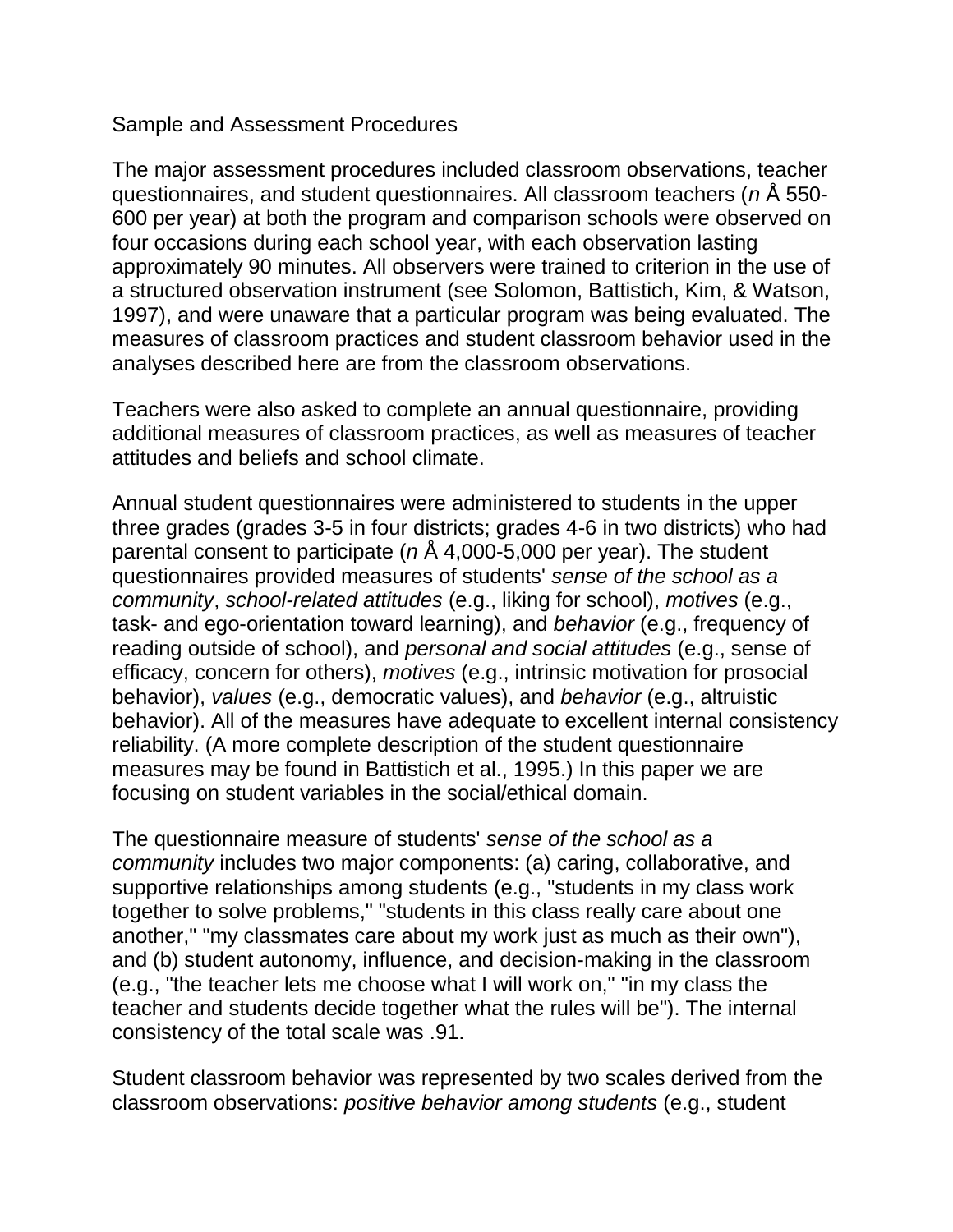helpfulness; student friendliness), and *student engagement* (e.g., student active participation in learning, on-task behavior).

#### Results and Discussion

#### Program Implementation

A measure of overall program implementation was constructed by combining seven scales derived from the classroom observations with four scales from the teacher questionnaire (the latter were included both because the observations did not provide adequate measures of some elements of the classroom program, particularly its more subtle aspects, and because the program is aimed not only at changing specific practices, but also at changing underlying attitudes and beliefs about students, teaching, and learning). The observation measures were: (a) *promotion of student autonomy and influence* (e.g., teacher gives students choice of activities; students participate in planning); (b) *use of cooperative learning activities* (e.g., teacher encourages helping/cooperation, percent of observed periods with students working in cooperative groups); (c) *promotion of social understanding and prosocial values* (e.g., teacher reads, uses media, assigns/leads activity focused on social understanding; teacher mentions, discusses, encourages, emphasizes prosocial values); (d) *personal teacher-student relations* (e.g., teacher makes effort to relate personally to students; teacher shows interest in student feelings about tasks); (e) *minimization of external control* (e.g., teacher use of rewards, grades, points, punishmentsÑreflected; pervasivenesss of teacher's control over studentsÑreflected); (f) *emphasis on intrinsic motivation (e.g., teacher talks about the inherent interest of academic activities; teacher talks about relevance of academic task/activity to other or long-range goals); and (g) elicitation of student thinking and active discussion (e.g., teacher asks for inferences/hypotheses; teacher emphasis on thinking/reasoning; teacher encourages students to follow-up on each others' ideas). The questionnaire measures were: (a) optimism regarding studentsÕ learning potential (e.g., Òthere is really very little I can do to insure that most of my students achieve at a high levelÓÑreflected; Òhow much a student learns in my class depends more on the studentÕs natural ability than on my teaching strategiesÓÑreflected) (b) trust in students (e.g., Òstudents can be trusted to correct their own tests;Ó Òstudents can be trusted to work together without supervisionÓ); (c) belief in ÒconstructivistÓ learning (e.g., Òstudents are strongly motivated by the need to understand things for themselves;Ó Òstudents learn best when they are actively involved in exploring things,*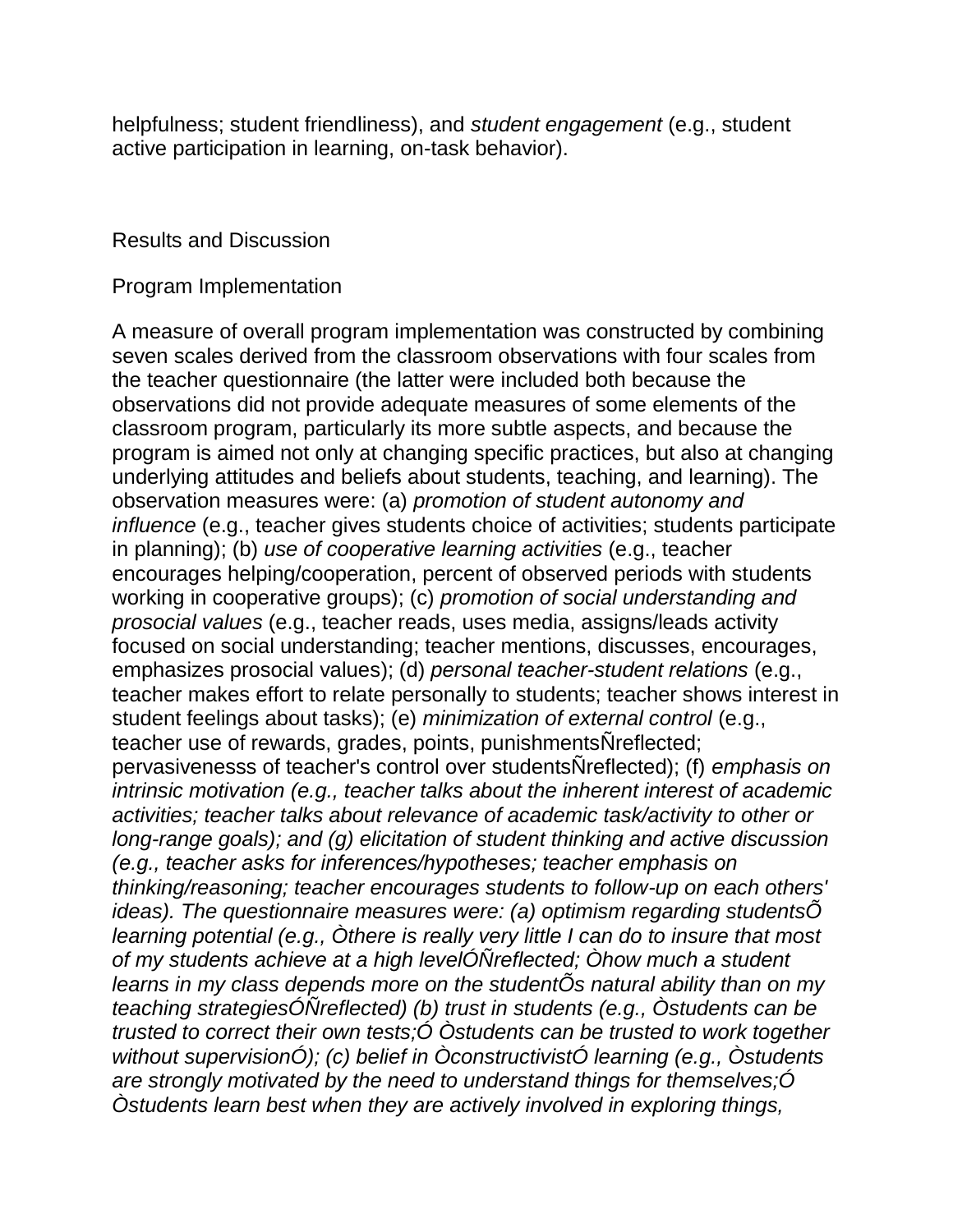*inventing and trying out their own ways of doing thingsÓ); and orientation toward student autonomy (Deci, Schwartz, Sheinman, & Ryan, 1981).*

*The internal consistency reliability of this index, treating each of the 11 scale scores as an "item," was .74. The observation and questionnaire measures were rescaled to put all of the scales on a common metric. The scales derived from each instrument were then averaged to form two subscales (r = .45), and the final index was computed by averaging the observation and questionnaire subscales.*

*To validate this measure, our program staff identified a group of 20 program school teachers whom they considered to be particularly effective implementers of the program. We then conducted a discriminant function analysis comparing this group of nominated teachers, the rest of the program school teachers, and the comparison teachers. The three groups were clearly distinguished (Rao's V = 158.11; p < .0001), with the between-group differences being significant for each of the 11 scales (Fs (2,322) > 11.00, ps < .0001), and with the nominated group scoring highest on each. Ninety percent of the nominated teachers were correctly classified into the "nominated" group by this empirical procedure.*

*Testing a mediated model of program effects. The hypothesized mediational model asserting that changes in program-relevant beliefs and practices have direct positive effects on changes in students' sense of community which, in turn, is linked to changes in various positive student attitudes and behaviors, was examined through a set of structural equations modeling analyses (e.g., Bentler, 1992). This basic model is illustrated in Figure 1.*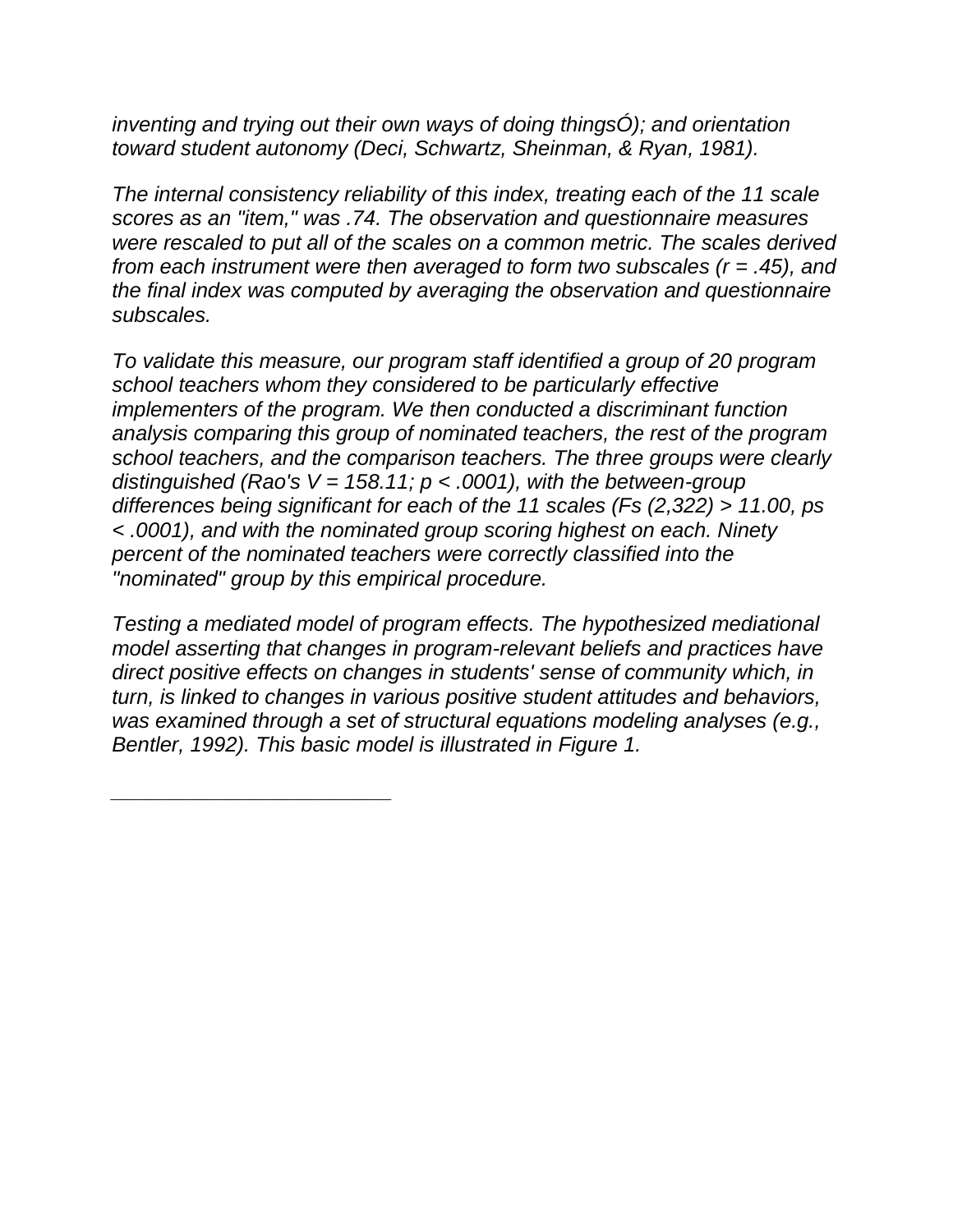*\_\_\_\_\_\_\_\_\_\_\_\_\_\_\_\_\_\_\_\_\_\_\_\_*

*Although aggregating scores within classrooms to examine program effects on students is not ideal, we took this approach here for a number of reasons. Due to limitations on assessment time, we were only able to assess about half of the outcome variables at all three grade levels during the four years of the study; most of the remainder were only assessed at a single grade each year. Therefore, longitudinal data for individual students were not obtained for a* 

*We tested this structural model using data from the 24 participating schools. Program practices and observed student classroom behavior are inherently class-level measures. Sense of school community and student social and ethical outcomes were assessed at the student-level, but were aggregated to the class-level for the purposes of these analyses. Thus, in these analyses the same teachers are repeated across the measurement occasions (years), teaching the same grades, but the students in their classrooms are different each year.*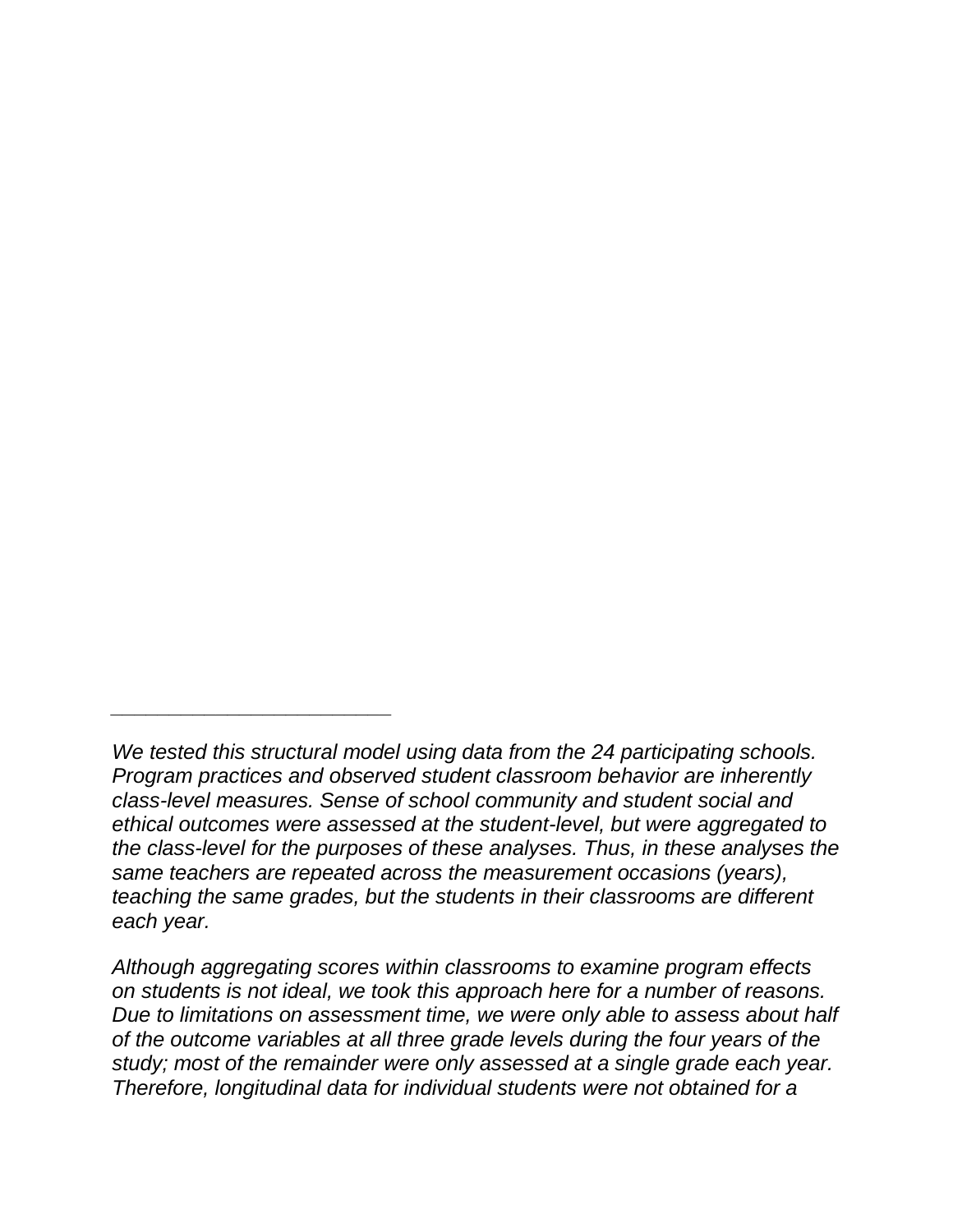*large number of outcome variables. Moreover, even for those variables that were repeatedly assessed at all three grades, the cohort sequential design meant that no student had more than three years of repeated measurements. (The first longitudinal cohort had data from baseline through only the second of the three intervention years, and the second cohort had data for the three intervention years but no baseline data.) Thus, the only way to examine the hypothesized model using data from the complete four years of the study was to rely on class-level analyses.*

*Because we are interested in assessing changes in practices, behavior, and outcomes due to CDP, we controlled for baseline differences in these analyses. We tested the effect of program participation by estimating paths from a dichotomous indicator of program status (0 = comparison, 1 = program) to average program practices during the three intervention years (with baseline practices controlled), from average program practices to sense of community, and from sense of community to the measured outcome (both average scores during the three intervention years, with sense of community and outcome score at baseline controlled). Figure 2 illustrates the basic model examined in these analyses.*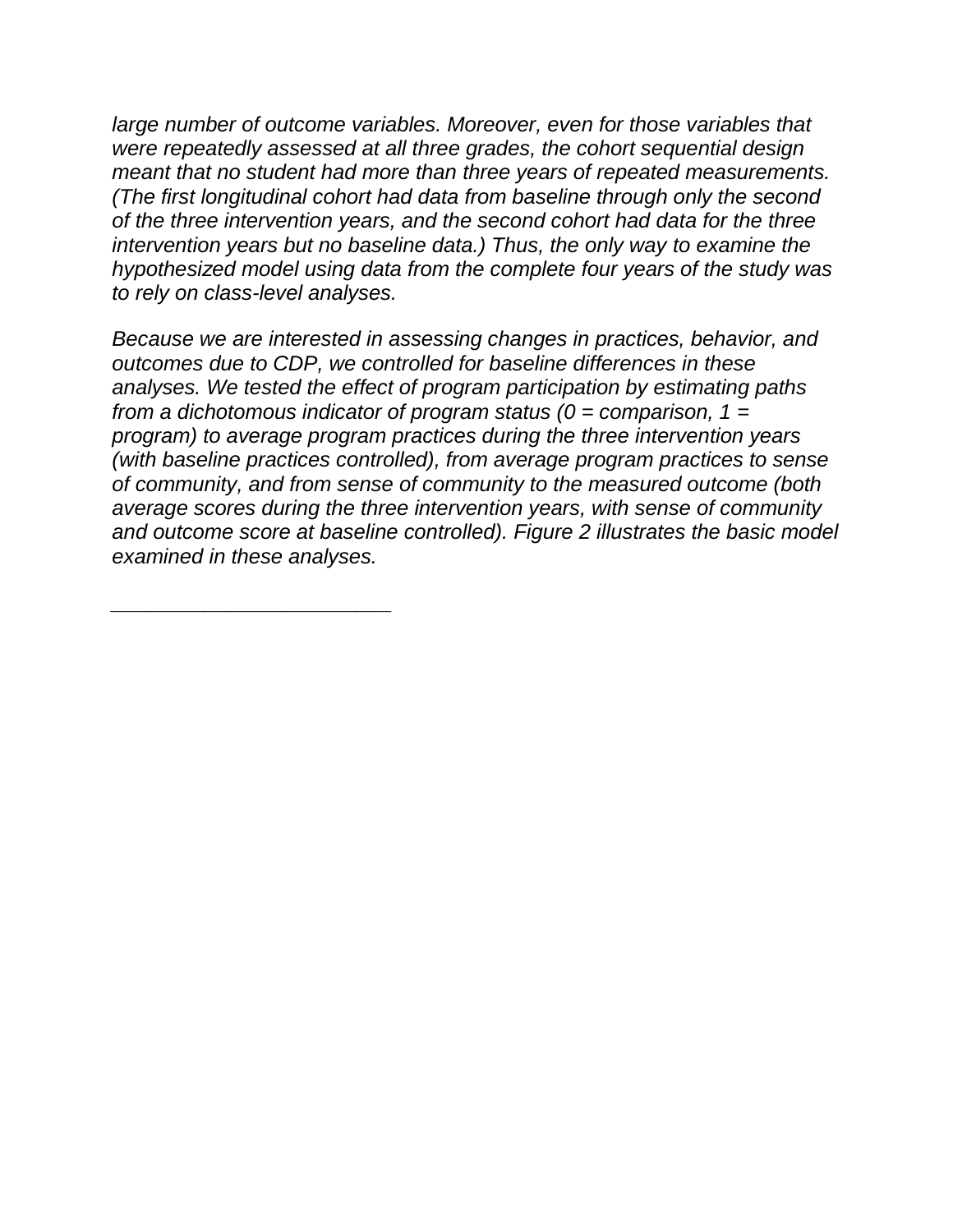*\_\_\_\_\_\_\_\_\_\_\_\_\_\_\_\_\_\_\_\_\_\_\_\_*

*Overall, the findings provide considerable support for the hypothesized mediational model. Although a few of the overall chi-square tests of model fit were statistically significant, the comparative fit indices (Bentler, 1990) were all above .90, with most greater than .95, indicating good-to-excellent* 

*The findings for the eleven variables primarily representing students' social and ethical attitudes and behavior are summarized in Figure 3. For simplicity, the paths from the baseline scores are not shown in the figure. A separate analysis was conducted for each grade-level set of outcome variables because different subsamples of classrooms were involved (due to the assessment design described above). Thus, these analyses produced slightly different values for the linkages between program status, classroom practices, and sense of community. The mean values of these path coefficients are shown in the summary figure. Each of the paths (and path coefficients) shown in the figure represents a statistically significant relationship (p < .05 or better).*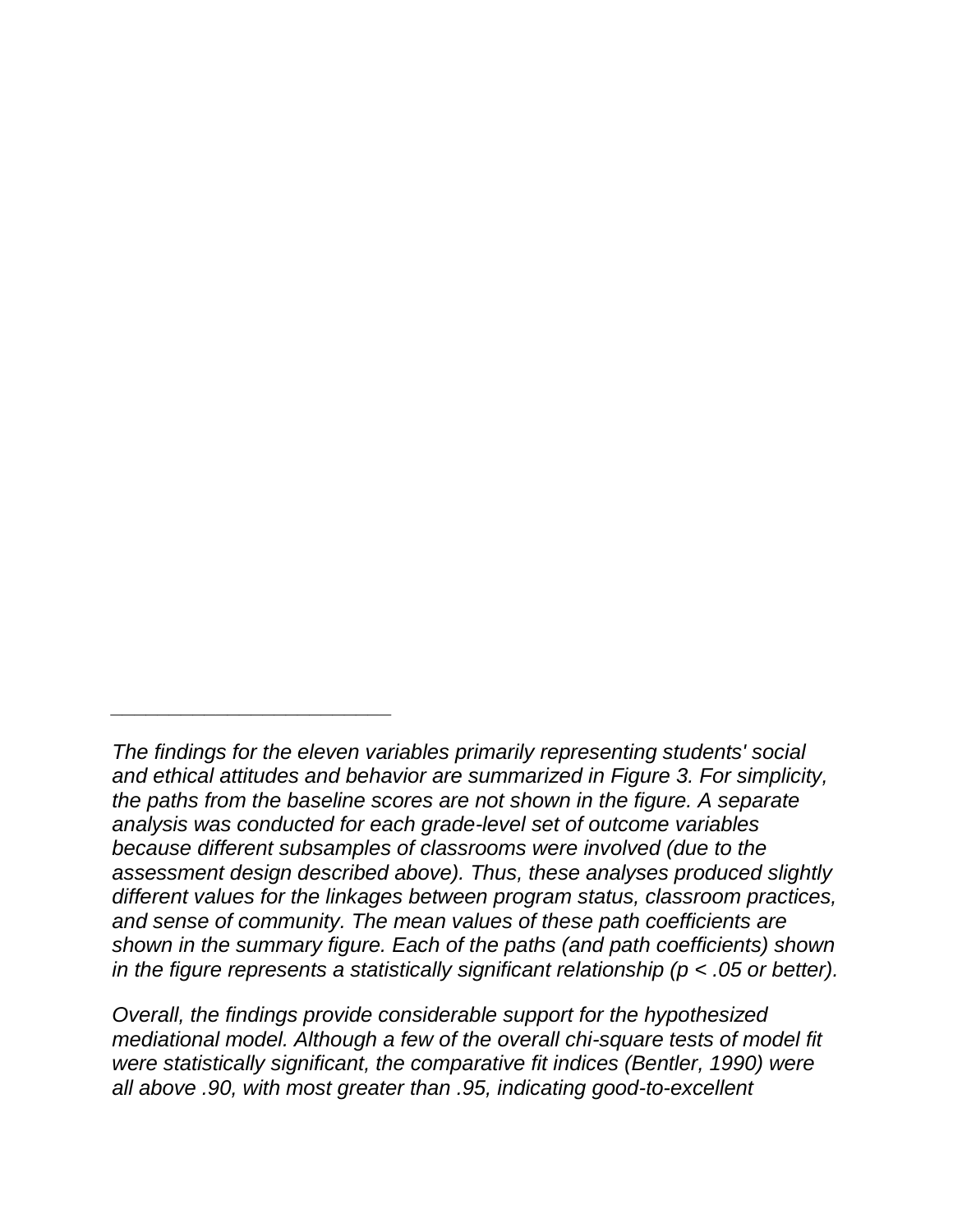*correspondence between the model and the data. Moreover, with only two exceptions, post-hoc tests indicated that fit would not be significantly improved by incorporating additional paths, suggesting that program effects on student outcomes were fully mediated through effects on sense of community. The exceptions (indicated by dashed lines in the figure) were for the two measures of student behavior from the classroom observations. In one caseÑprosocial behavior in classÑincorporating a direct path from program status (in addition to the mediated effect) significantly improved model fit. In the secondÑstudent engagement in classÑclassroom practices seem to have both a direct effect and an effect mediated through sense of community. Perhaps not surprisingly, it appears that with respect to studentsÕ behavior in the classroom, the effects of the CDP program are not fully accounted for by the enhanced sense of the school as a community.*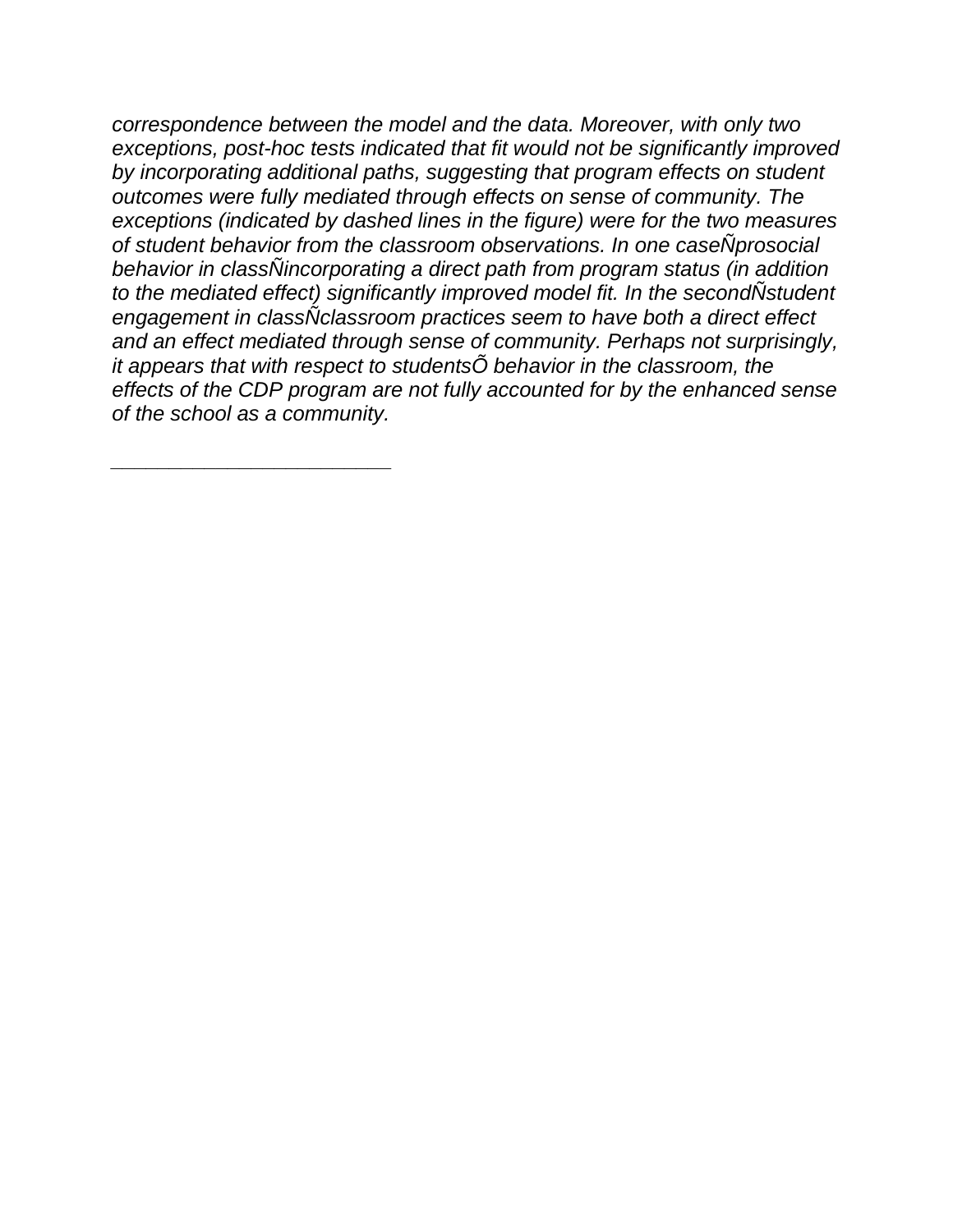*In summary, participating in CDP generally had a significant positive effect on teachers' classroom practices which, largely mediated through positive effects on students' sense of the school as a community, were linked to moderate-tolarge gains in social and ethical outcome variables among students.*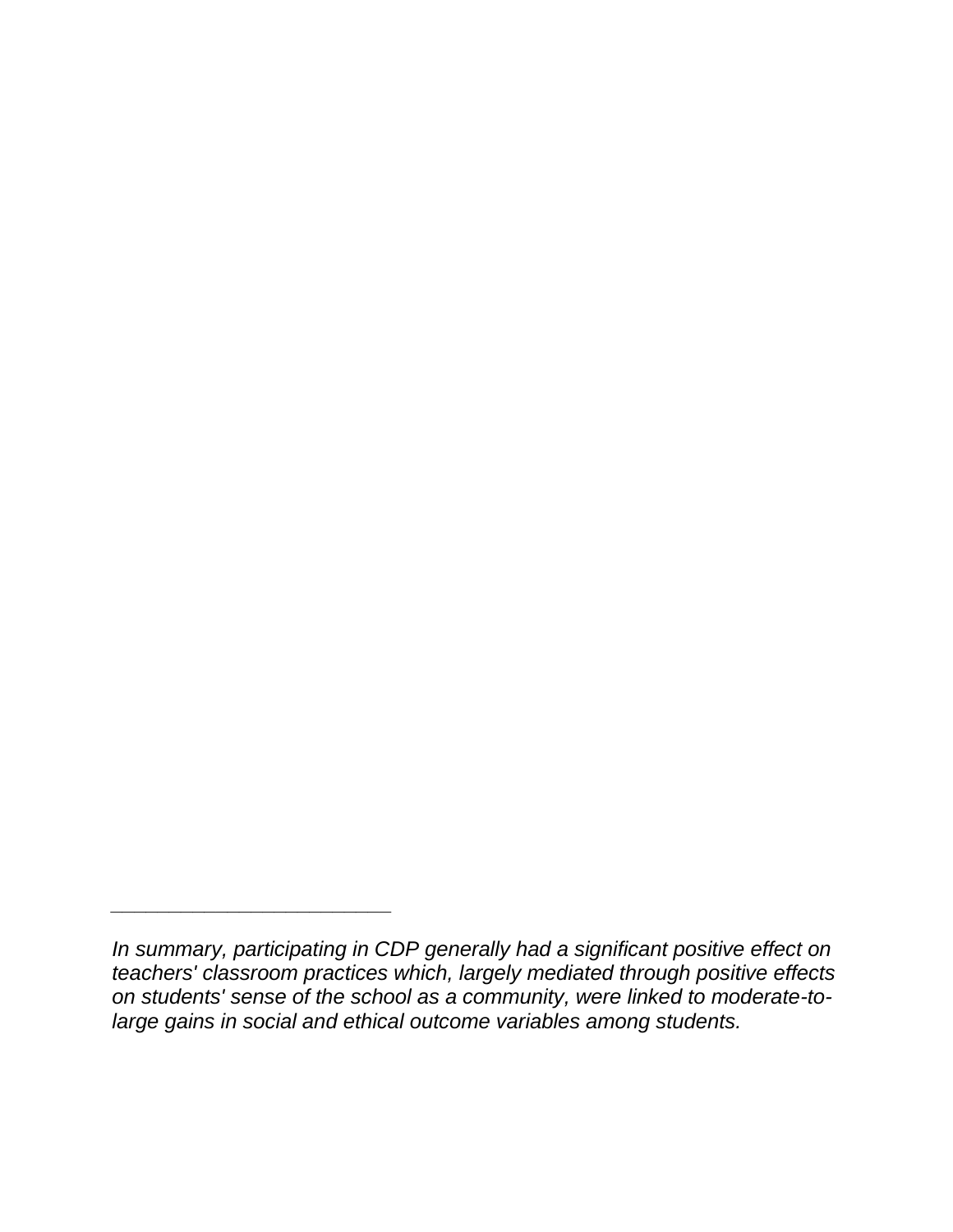#### *General Discussion*

*Dewey (1916/1966) was perhaps the first to argue that it was essential for schools to be democratic communities in which students could blend their individual skills and interests, and could experience the democratic process through collaborative deliberation and decision-making, thereby developing and becoming committed to common goals (see also Kahne, 1994). More recently, of course, Kohlberg developed the ÒJust CommunityÓ approach as a way of helping schools become democratic, moral contexts for the moral development of students (Higgins, 1991). The findings from recent research on schools as communities strongly support the value of these approaches.*

*Why does community appear to be such an important factor in promoting studentsÕ social and ethical development? As discussed in more detail elsewhere (Battistich et al., 1997; Solomon et al., 1997) we assume that studentsÕ experiences of fulfillment or frustration of their needs for belonging, autonomy, and competence in particular settings result in patterns of engagement or disengagement in those settings. This view is consistent with the motivational theory of self-system processes developed by Connell (1990), Deci and Ryan (1985), and their associates. However, in our view, the group does not merely provide its members with support and a feeling of belonging; it provides a focus for identification and commitment. Members feel both supported by the community and motivated to support one another. They feel personally committed to the shared group norms and values that they have helped to establish. Autonomy in a community, therefore, means not just that one has choices about personal goals, but also that one has influence on choices about the group's plans, directions, norms, and goals. Similarly, competence means that one can make effective and meaningful contributions to the group, as well as to the attainment of personal goals.*

*Our conception of community thus extends Connell, Deci and Ryan's psychological analysis of how the social context influences personal need fulfillment and goal attainment by adopting a social psychological focus on members' connection to the group, and on the group processes and social organizational factors that should promote mutual need fulfillment and shared goals and values. When a school or classroom functions as a community, we believe, a social context is created in which the processes that fulfill children's needs for autonomy, competence, and belonging are linked by their common focus on the group and on the individual's place within the group.*

*Our basic assumption is that when a sense of school community is established, students are likely to become affectively bonded with and*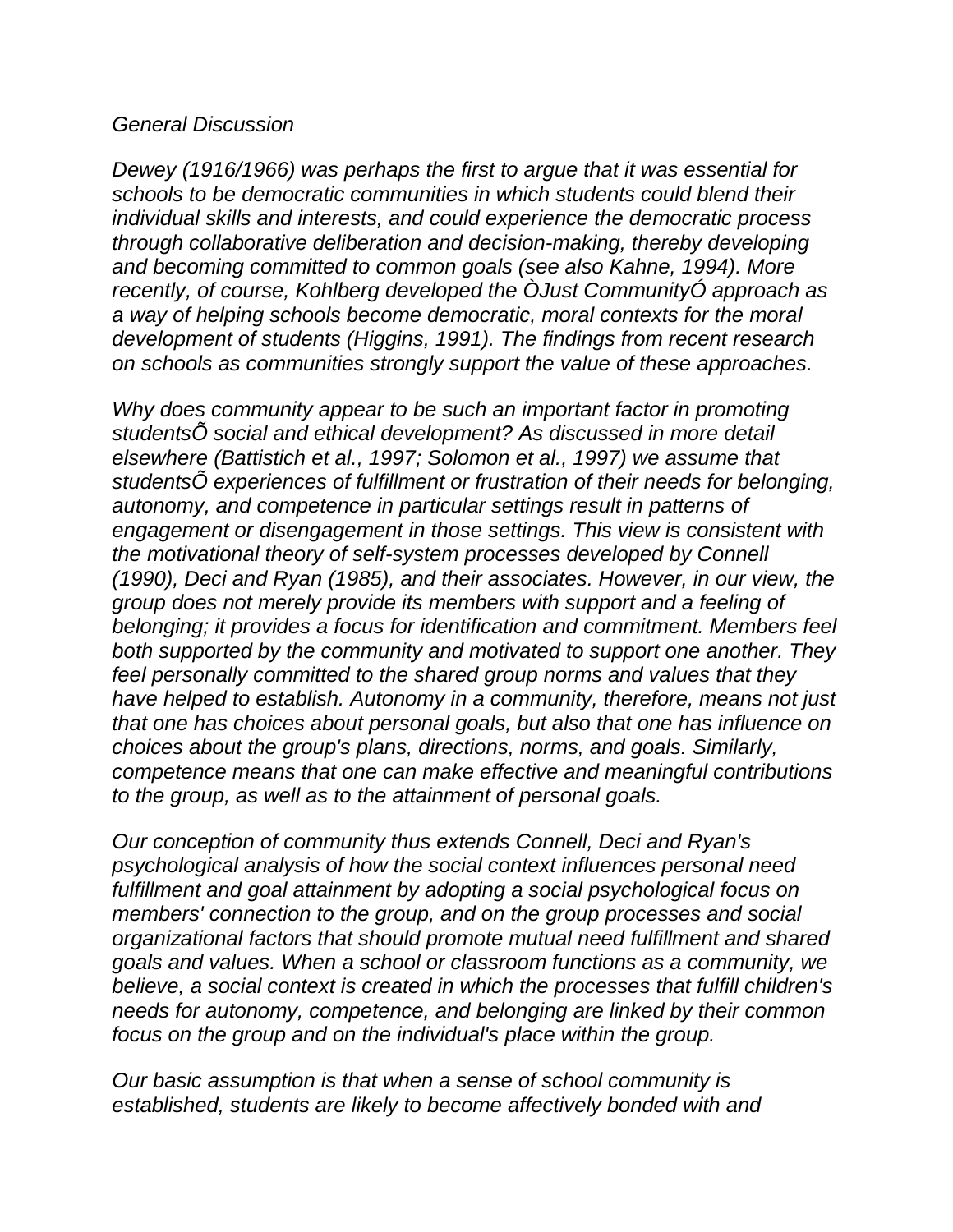*committed to the school, and therefore inclined to identify with and behave in accordance with its expressed goals and values. We see the sense of community and the community's norms/values as largely separate constructs. A central role of a strong community is to activate members' commitments to its norms and values, whatever they may be. This is why we want to foster in schools a caring community, a just community, and an inclusive community, where the social and ethical values necessary to a just, humane, and democratic society are explicit, and where discourse about Òfairness,Ó Òresponsibility,Ó and ÒkindnessÓ is as much a part of schooling as discourse about or mathematics or science.*

*Although the role of teacher as moral exemplar and advocate is undoubtedly important for students of all ages, for younger students, moral development requires more than moral discourse and a supportive and participatory school environment. Even when children are in a caring environment and want to treat others fairly and considerately, they are likely to fail on numerous occasions. These failures may result from their inability to see how humane values apply in a particular situation, or because they havenÕt yet developed the skills needed to apply those values. Thus, we believe that teachers of elementary-aged students must take an active teaching role in the area of social and ethical, as well as intellectual developmentÑnot only modeling moral behavior and engaging students in discourse about moral issues, and not only establishing a supportive and participatory environment in the classroom, but closely monitoring and guiding student interactions, intervening when there are opportunities for enhancing student understanding and interpersonal relations, helping students see the relevance of humane values to everyday situations, and helping them to acquire the skills needed to act in ways consistent with those values.*

*As Durkheim (1925/1961) argued, schooling plays an essential role in moral socialization as the Òintermediary between the affective morality of the family and the more rigorous morality of civic lifeÓ (p. 149). Going to school represents the beginning of the childÕs entry into the larger society, with all its attendant responsibilities to self and others, such as the importance of following basic rules, the obligation to respect the rights of others, and a commitment to the general welfare of individuals and the community. In a caring school communityÑone that embodies core ethical values of kindness, respect, fairness, and personal responsibilityÑchildren develop their character by observing, experiencing, being taught, and practicing these values in their daily lives.*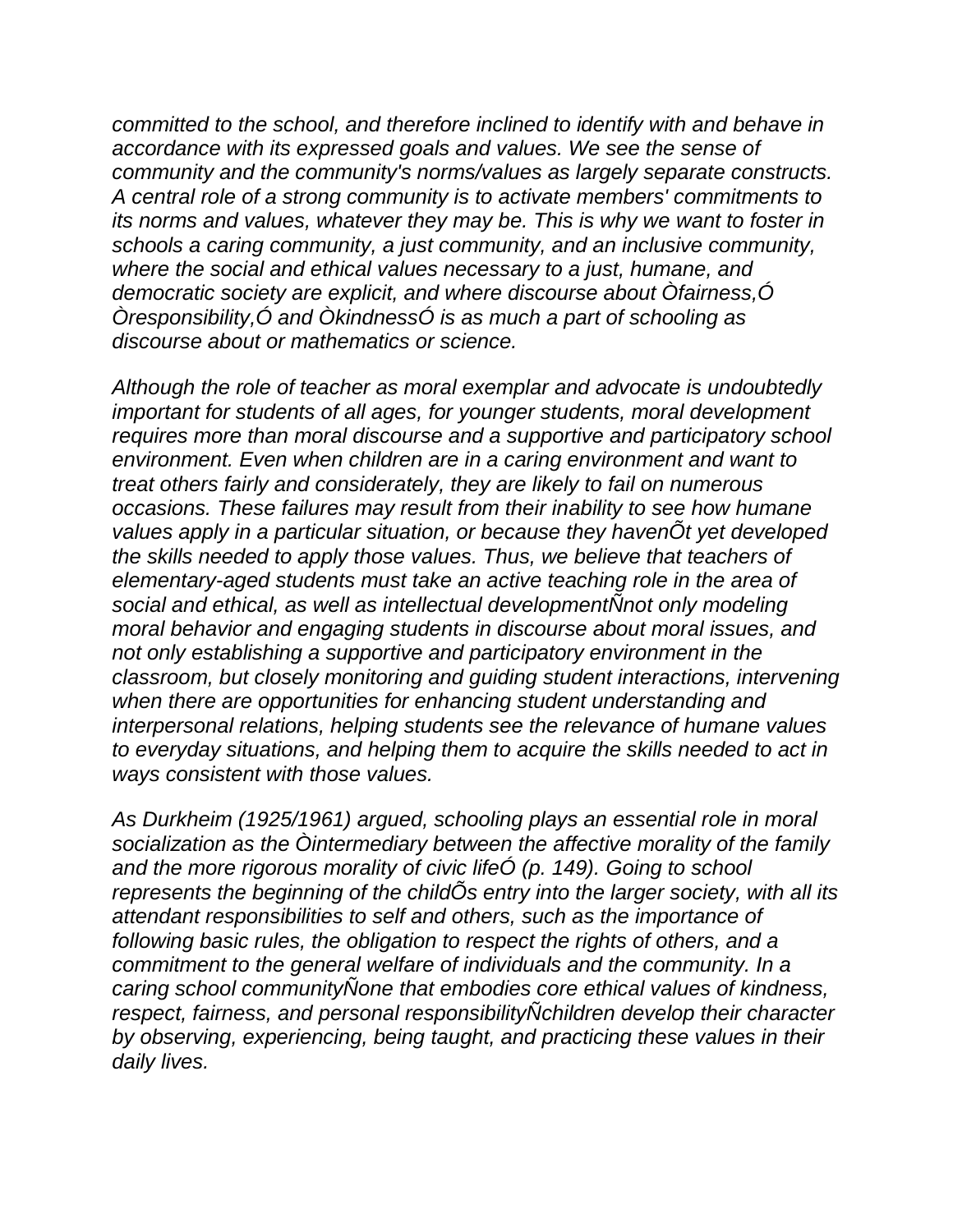*References*

*Arhar, J. M., & Kromrey, J. D. (1993). Interdisciplinary teaming in the middle level school: Creating a sense of belonging for at-risk middle level students. Paper presented at meeting of American Educational Research Association, Atlanta, Georgia.*

*Battistich, V., & Hom, A. (1997). Students' sense of school community as a factor in reducing drug use and delinquency. American Journal of Public Health, 87, 1997-2001.*

*Battistich, V., Solomon, D., Kim, D., Watson, M., & Schaps, E. (1995). Schools as communities, poverty levels of student populations, and students' attitudes, motives, and performance: A multi-level analysis. American Educational Research Journal, 32, 627-658.*

*Battistich, V., Solomon, D., Watson, M., & Schaps, E. (1997). Caring school communities. Educational Psychologist, 32, 137-151.*

*Battistich, V., Solomon, D., Watson, M., Solomon, J., & Schaps, E. (1989). Effects of an elementary school program to enhance prosocial behavior on children's social problem-solving skills and strategies. Journal of Applied Developmental Psychology, 10, 147-169.*

*Bentler, P. M. (1990). Comparative fit indices in structural models. Psychological Bulletin, 107, 238-246.*

*Bentler, P. M. (1992). EQS: Structural equations program manual. Los Angeles: BMDP Statistical Software.*

*Bryk, A. S., & Driscoll, M. E. (1988). The school as community: Theoretical foundations, contextual influences, and consequences for students and teachers. Madison: National Center on Effective Secondary Schools. University of Wisconsin.*

*Connell, J. P. (1990). Context, self, and action: A motivational analysis of selfsystem processes across the life span. In D. Ciccheti & Marjorie Beeghly (Eds.), The self in transition: Infancy to childhood.. Chicago: The University of Chicago Press.*

*Deci, E. L., & Ryan, R. M. (1985). Intrinsic motivation and self-determination in human behavior. New York: Plenum.*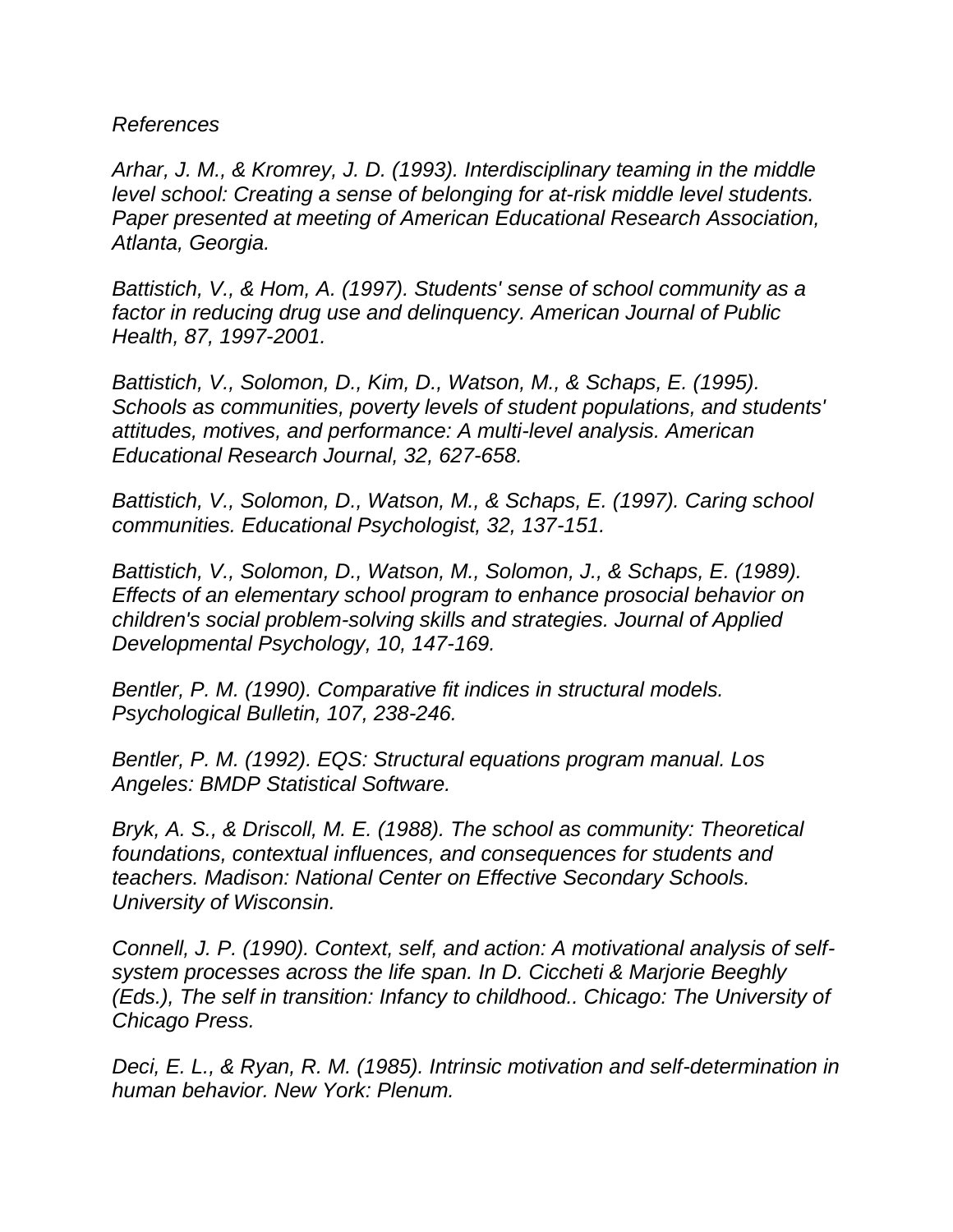*Deci, E. L., Schwartz, A. J., Sheinman, L., & Ryan, R. M. (1981). An instrument to assess adults' orientation toward control versus autonomy with children: Reflections on intrinsic motivation and perceived competence. Journal of Educational Psychology, 73, 642-650.*

*Dewey, J. (1916/1966). Democracy and education. New York: The Free Press.*

*Durkheim, E. (1925/1961). Moral education. New York: The Free Press.*

*Goodenow, C. (1993a). Classroom belonging among early adolescent students: Relationships to motivation and achievement. Journal of Early Adolescence, 13, 21-43.*

*Higgins, A. (1991). The just community approach to moral education: Evolution of the idea and recent findings. In W. M. Kurtines & J. L. Gewirtz (Eds.), Handbook of Moral Behavior and Development (Vol. 3: Application). Hillsdale, NJ: Lawrence Erlbaum Associates.*

*Kahne, J. (1994). Democratic communities, equity, and excellence: A Deweyian reframing of educational policy analysis. Educational Evaluation and Policy Analysis, 16, 233-248.*

*Noddings, N. (1994). Conversation as moral education. Journal of Moral Education, 22, 107-118.*

*Solomon, D., Battistich, V., Kim, D., & Watson, M. (1997). Teacher practices associated with students' sense of the classroom as a community. Social Psychology of Education, 1, 235-267.*

*Solomon, D., Watson, M., Battistich, V., Schaps, E., & Delucchi, K. (1992). Creating a caring community: Educational practices that promote children's prosocial development. In F. K. Oser, A. Dick, & J. Patry (Eds.), Effective and responsible teaching: The new synthesis. San Francisco: Jossey-Bass.*

*Solomon, D., Watson, M., Battistich, V., Schaps, E., & Delucchi, K. (1996). Creating classrooms that students experience as communities. American Journal of Community Psychology, 24, 719-748.*

*Solomon, D., Watson, M., Delucchi, K., Schaps, E., & Battistich, V. (1988). Enhancing children's prosocial behavior in the classroom. American Educational Research Journal, 25, 527-554.*